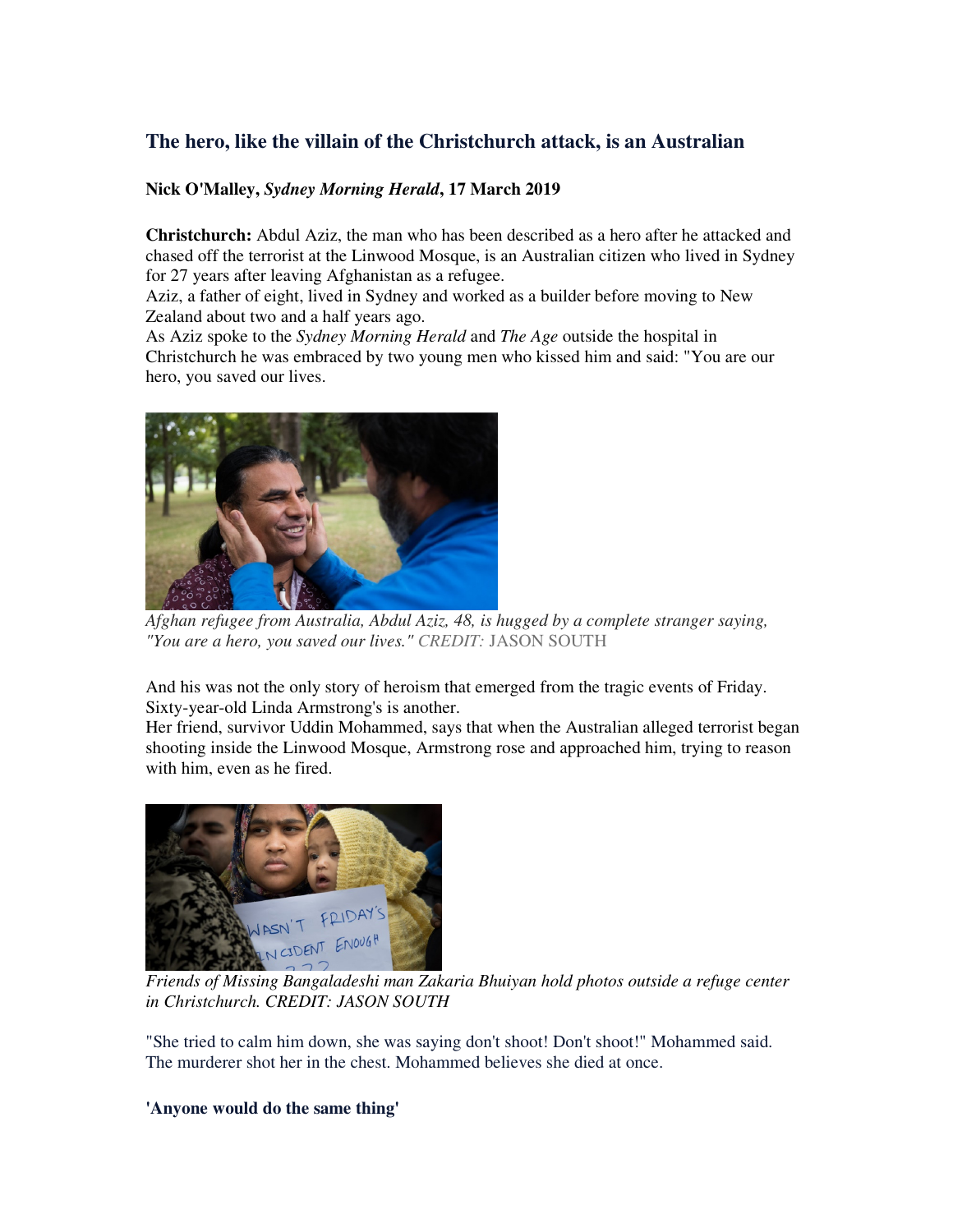Abdul Aziz was at Friday prayers at the Linwood mosque with four of his sons when he heard gunfire outside. As with some other witnesses he at first thought it was fireworks. Then he heard screaming and a man saying that people were being shot.

Aziz ran out of the mosque and grabbed the only weapon he could see at hand, a cordless handheld eftpos scanner on a desk by the door.



*Abdul Aziz tells his story. CREDIT: JASON SOUTH*

"Anyone would have done the same thing. We are all human beings. We love each other, we try to protect each other."

Outside he saw two bodies and an armed man in military-style fatigues with a helmet, alleged to be another Australian Brenton Tarrant, 28. The gunman was by his car trying to retrieve another weapon.

"I didn't know if he was the good guy or the bad guy you know? And I said, 'Who are you?' and, I am sorry but I used some bad language and I swear to him.

"When he swear back at me I realise he is the bad guy and I threw the machine at him."

Aziz was determined to keep him out of the mosque. But the gunman ducked under the hurled machine.

"Then he managed to get another gun and start shooting at me. He probably did around four or five shots at me and I was ducking between the cars. I wanted him to be away from the mosque, so I called to him."

Aziz then found a shotgun earlier abandoned by the killer. He picked it up, pointed it at the killer and tried to fire.

"I pulled the trigger and I discovered it had no bullets."

The gunman did not see him. He was returning to the mosque, still shooting. Aziz chased him in.

For the first time, the gunman saw Aziz carrying a weapon.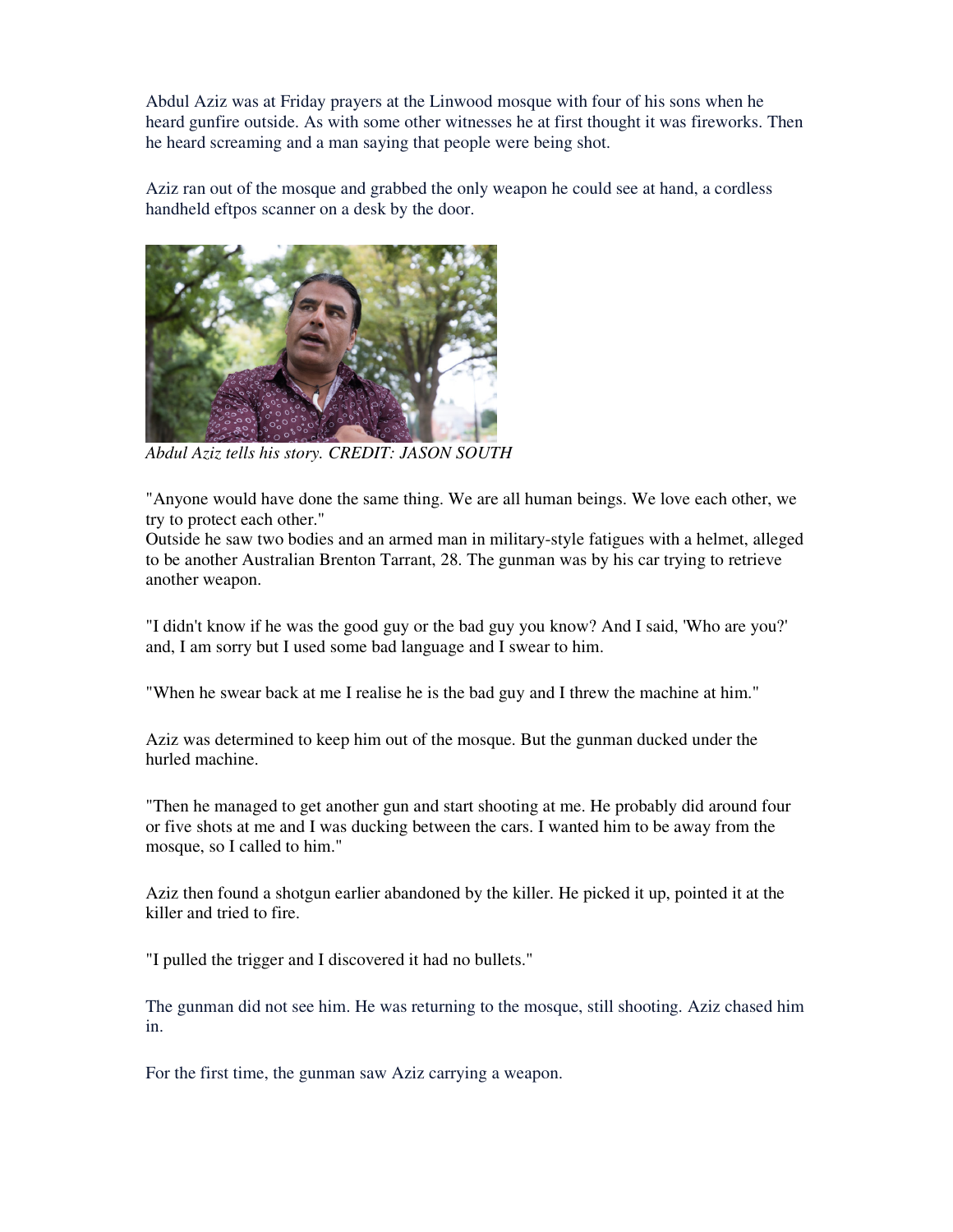"He dropped his gun and ran away. He might have run out of bullets. He ran back to his car and I managed to throw the gun on his window and smashed his windscreen," Aziz says.

"I chased him with the gun in my hands."

Windscreen smashed, the gunman drove off. Aziz ran back into the mosque where his sons were sheltering. Seven others lay dead.

"I saw a lot of injuries and deaths and I didn't know if all my sons were alright," Aziz says.

"I went but I couldn't see my boys because everyone had dived. My five-year-old was lying down and my 25-year-old was lying on top of him trying to cover him up. I didn't know if they were OK.

"My 11-year-old son was screaming and shouting, 'Daddy are you all right? Are you all right?

"It was very hard. Very, very hard."

Aziz heard shouting outside and fearing the gunman had returned he ran back outside to confront him again. This time he found police who prevented him from re-entering the mosque. It was another hour before he learned that all his boys were alive.

It is impossible to know how many lives Aziz saved. At the Al Noor Mosque 42 people were killed. Aziz says he enjoyed his life in Australia but that he has come to "love this place [New Zealand] more."

Asked if he had a message for those who hated Muslims he said, "The message is, we love them. They should not be afraid of us. We are all one family ... We have the same coloured blood."

#### **'Fast and confusing'**

The attack had taken minutes. Other witnesses have told *The Sydney Morning Herald* and *The Age* that around 80 people were in the mosque at the time.



*A Maori elder leads a prayer in language at a makeshift shrine of flowers near the Al Noor Mosque. CREDIT: JASON SOUTH*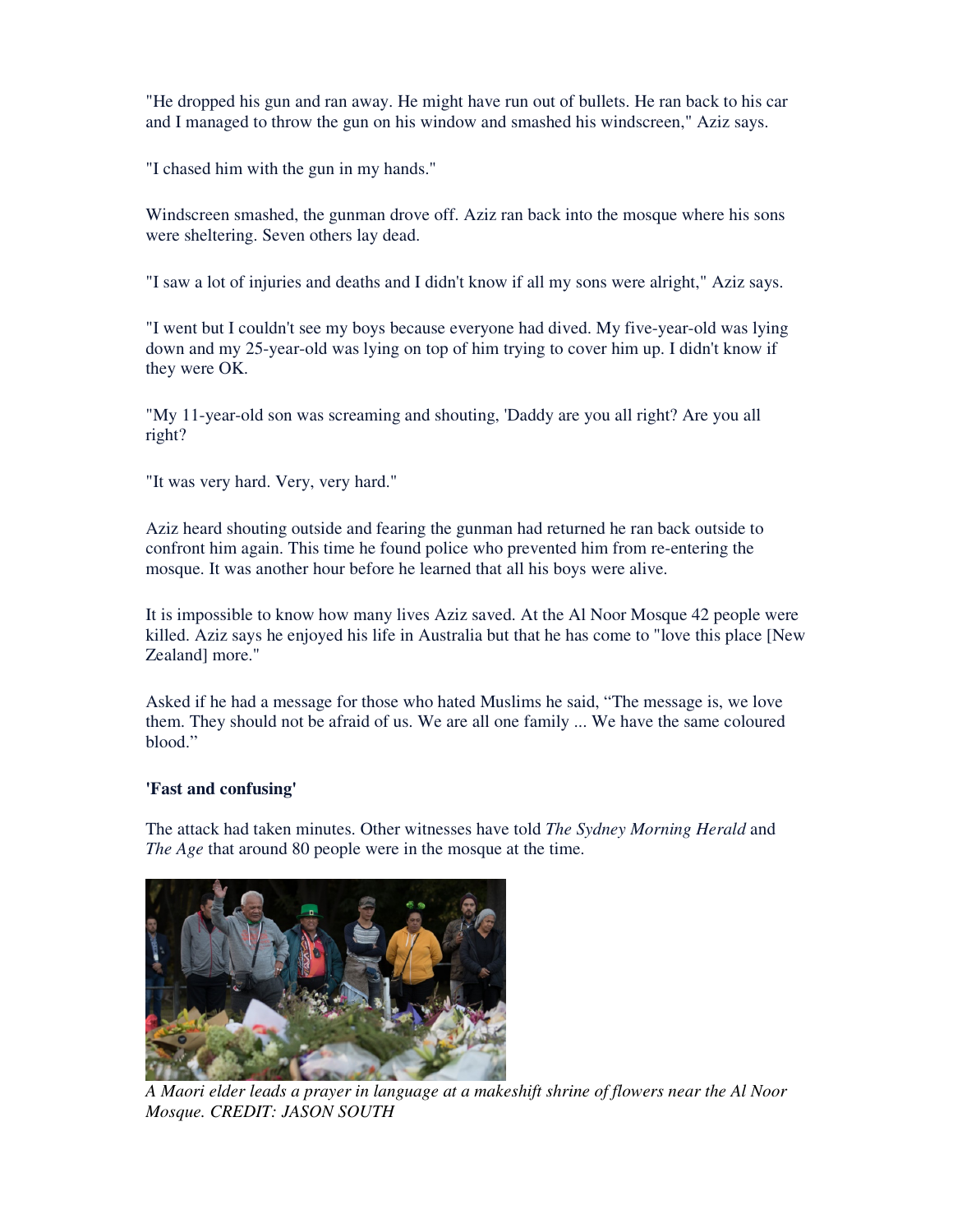Other witnesses recounted that the attack at the Linwood mosque was fast and confusing.

Uddin Mohammed recalls there being gunfire and shouting from outside the mosque. "He was shouting "'F...g come out here' and bad things like that," before the attacker found his way in.

After he entered the mosque he hunted his terrified victims back and forth between the men's and women's section, says Mohammed, who tried to slow him at one point by locking a door in the partition between the two sections.



*Farid Uddin Ahmad, survivor of the shooting at the Al Noor mosque in Christchurch. His wife Husna was killed helping people escape. CREDIT:* JASON SOUTH

Farid Uddin Ahmed is a softly spoken Bangladeshi New Zealander who has lived here since the 1980s. Since 1998 he has been confined to a wheelchair, having been paralysed by a drunk driver.

On Friday he was at the at the mosque with his wife Husna. As the attack went on, his wife led a group of children and women out the front to a shelter in a neighbouring home's front garden. She then returned for him and was shot dead.

"She was my best friend. She was also an inspiration."

After Farid Uddin's long recovery they made a decision to be happy again, he says through tears.

"And we did it. We were very happy."

Terrorists want people to be afraid, he says, insisting this community will remain its harmony.

"I won't hate the killer. I love him. Somewhere along in his life maybe he was hurt. I have forgiven him and I am praying for him, that God will guide him."

Islamic scholars from around New Zealand as well as Fiji and Australia have gathered in Christchurch to help wash and prepare the dead for burial. After midday on Sunday a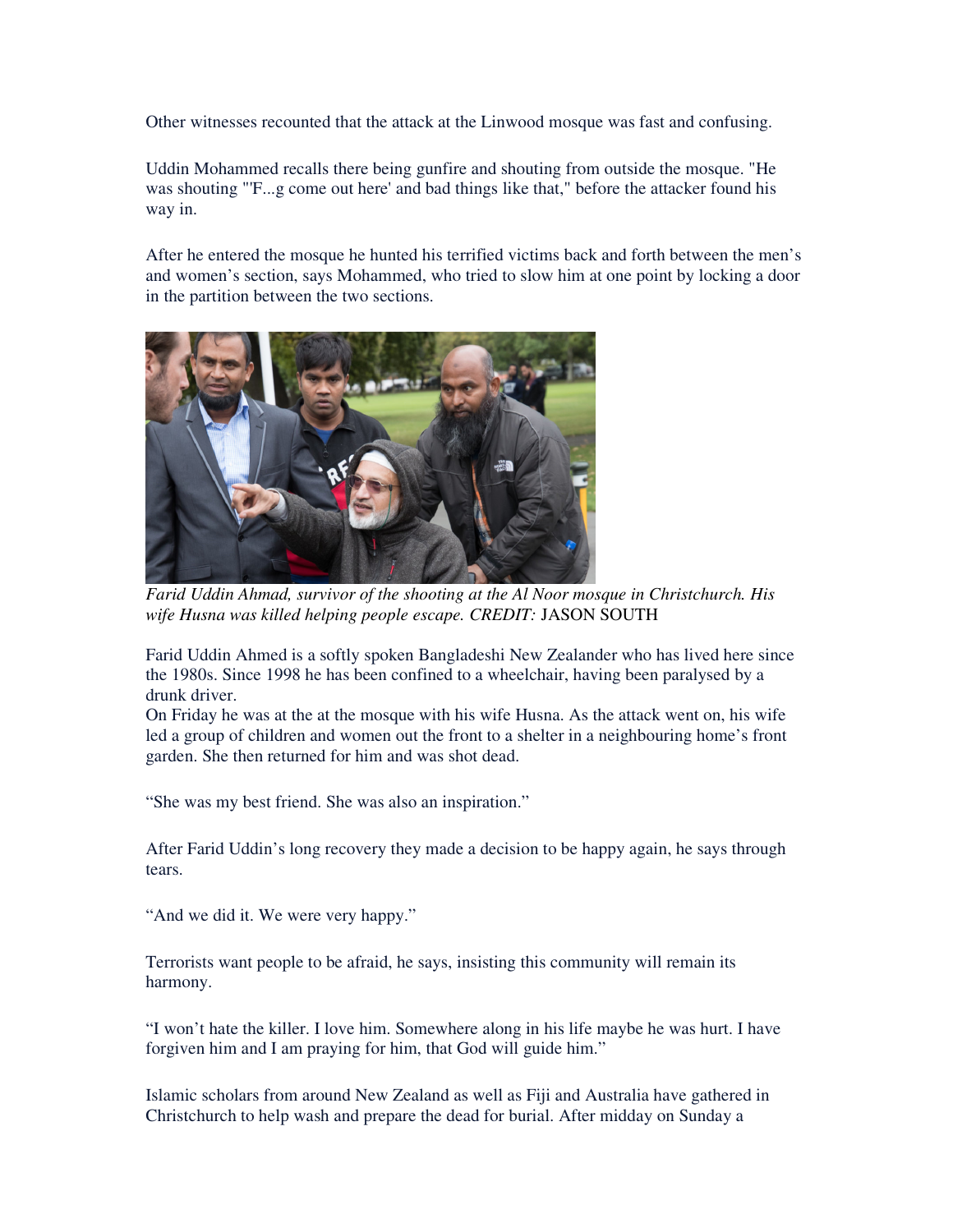committee of community members met at Hagley College to discuss funeral arrangements with the bereaved.

### **Preparing for the dead**

Outside a group of friends of Zakaria Bhuiyan, who remains missing, gathered with photos of him to ask for the media help looking for him.

One later said he believed that he might be one of the four victims that remain unidentified, but facial injuries were making confirmation difficult.

Meanwhile, as the funeral meeting began at Hagley College, workers with earth moving equipment continued the task of preparing burial grounds at the nearby memorial park cemetery. It is expected that most of the victims will be buried at this site, though some families plan to expatriate bodies to their home countries.

Meanwhile, as the funeral meeting began at Hagley College, workers with earth moving equipment continued the task of preparing burial grounds at the nearby memorial park cemetery. It is expected that most of the victims will be buried at this site, though some families plan to expatriate bodies to their home countries.



*Multiple graves being dug at the Memorial Park Cemetery. CREDIT: JASON SOUTH*

Others continued sharing stories of horror and survival.

Engy Bedir was dropping off her daughter and husband at Al Noor mosque on Friday but when she arrived men ran towards screaming to run because "they were killing all the Muslims".

Moments later the gunman appeared on the steps. Because of his camouflage gear and helmet the family thought he was a police officer. They saw him shoot at men on the street and, along with others present, began to think that police were deliberately killing Muslims.

Up the street her husband jumped out of the car to return to the mosque to help. He told her to go home to their other children and hide. Seconds later more police arrived and Bedir slunk down in her seat to hide from them.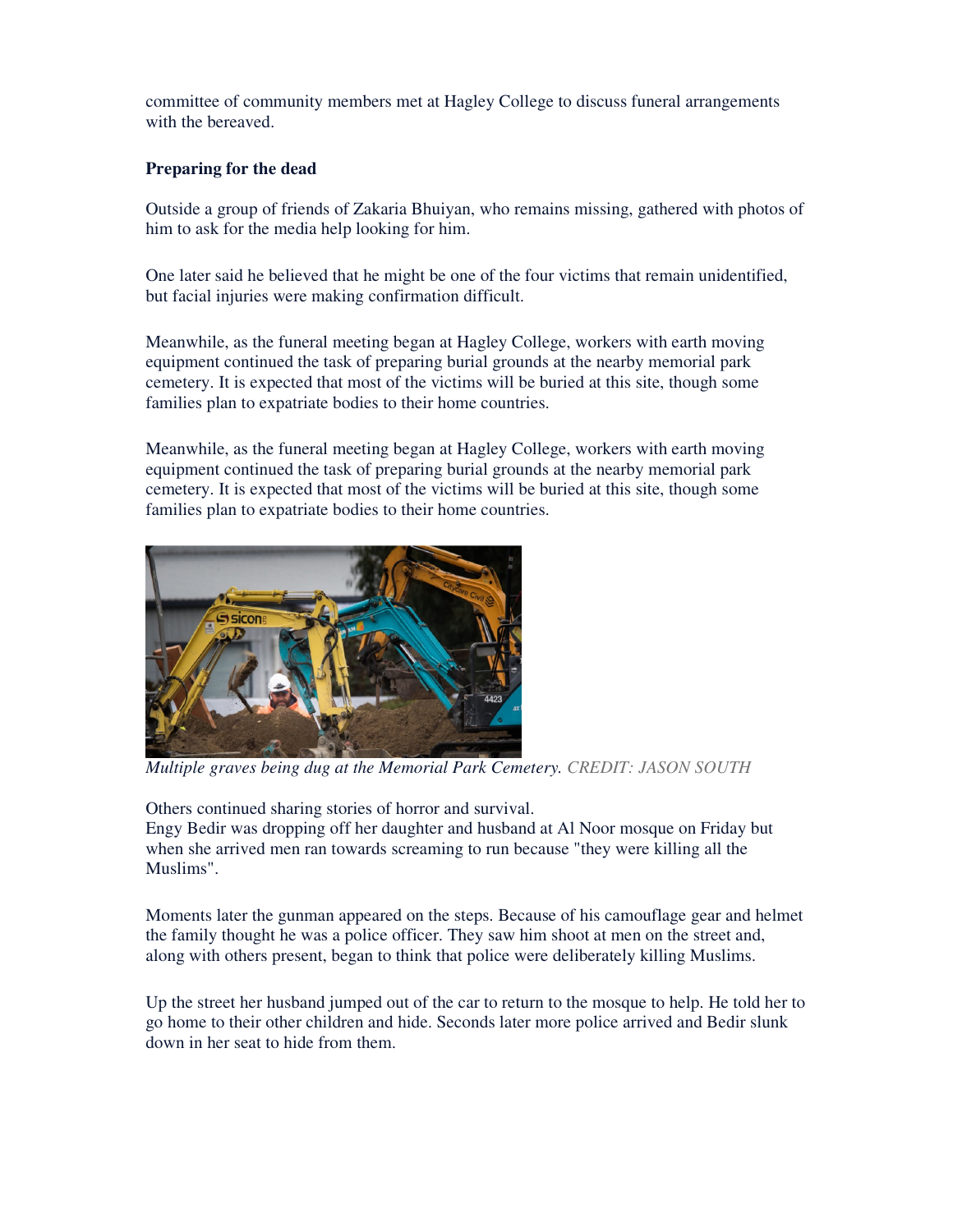

*Engy Bedir recounts how afraid she was during the shooting as she believed the shooter was a policeman. CREDIT: JASON SOUTH*

It was long minutes before she was reassured by other survivors that they were not being attacked by police.

From what she witnessed, Bedir believes that at least two officers were on the scene when the gunman returned to his car to retrieve a second weapon and then re-enter the mosque to resume his killing. She is angry at what she believes was a slow response.

Amjad Ali, the assistance principal of al-Madinah school in Auckland, who is in Christchurch to assist the community, said he had spoken to several survivors who were concerned about the length of time the response took.

But he said the community had been overwhelmed by the support of authorities and the general community since the attack.

He said it was positive and important that the government and media had so quickly described the attack as an act of terrorism.

#### **'He does not represent Australia'**

Abdi Ali, a 30-year-old student worked overnight on Thursday and slept through his alarm, running late to Friday prayers for the first time. His flatmate was killed.

But he agrees that the support shown to Christchurch's Muslim community had moved many survivors.



*New Zealand police carry flowers left by well wishers to the Al Noor Mosque. CREDIT:*  JASON SOUTH